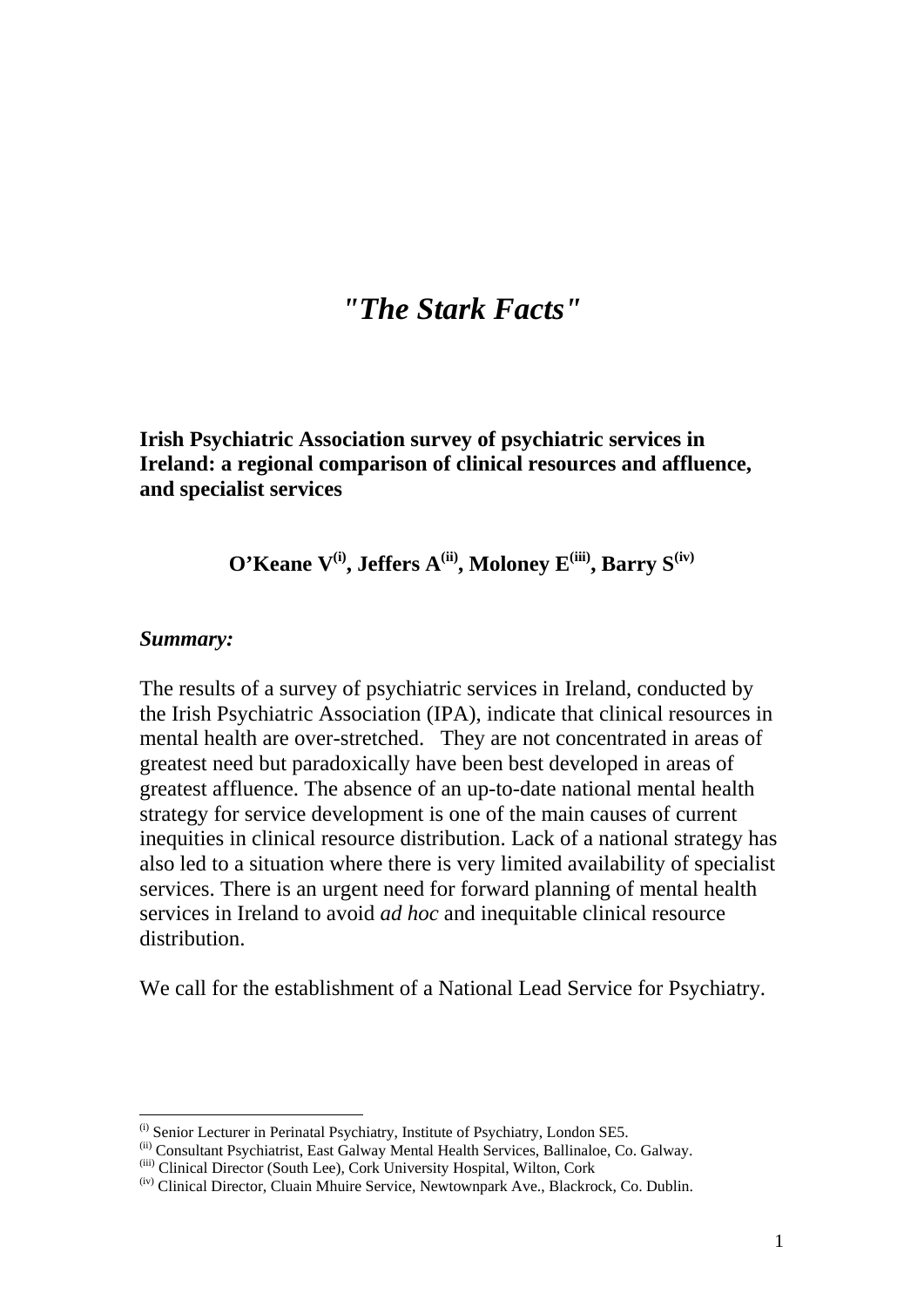# *Introduction*

1

The budget for adult mental health services in Ireland is devolved to local Health Boards resulting in a psychiatric service that is completely locally determined, i.e. Health Board controlled. There are 10 Health Boards in Ireland, servicing a total population of 3.9m (2002 census: CSO ref 183/2002). This administrative splintering is exceptional, when compared to local health authorities in the UK, which often service populations that average 3.5 m. A country more comparable to Ireland demographically, Scotland, has both a local, and a central, administrative system. The advantage of such a locally determined administrative structure is that it is potentially sensitive to the needs of the local population. The disadvantages of local administration are that clinical resources\* may not be equally distributed, or necessarily concentrated in areas that have greater needs. More importantly, the sole reliance on local administration is at the cost of having no central budget for the development of national services. Many specialist services such as Learning Disability, Perinatal, Neuropsychiatry, Forensic Psychiatry or those for Eating Disorders need to be evolved nationally because of low population densities.

The impression of inequality in service provision across and within some Health Board Services and the absence of specialist services, may relate to this idiosyncratic administrative structure. Health Boards with high levels of social deprivation, which tend to be concentrated geographically, can be easily identified. For example, levels of deprivation in the South Western Area Health Board in Dublin of 42% compare to levels in the East Coast Area Health Board in Dublin of 4%. The same pattern is apparent outside the Dublin area, where levels of 30% in the South Eastern Health Board, compare to levels of 4% in the Midland Health Board.

The other major determinant of need for public psychiatric services is the relative number of medical cardholders in a local area. This can vary widely from area to area, e.g. 17% in South Dublin compared to 51% in Donegal. Psychiatric services should thus be primarily concentrated in regions that are socially deprived and that have high levels of medical cardholders.

Because of apparent inequities in the distribution of mental health resources among different regions in Ireland, The Irish Psychiatric

<sup>\*</sup> Clinical resources solely refers to the availability of multidisciplinary staff, a range of treatment options and access to a variety of specialist expertise, and should not be confused with the financial allocations to services.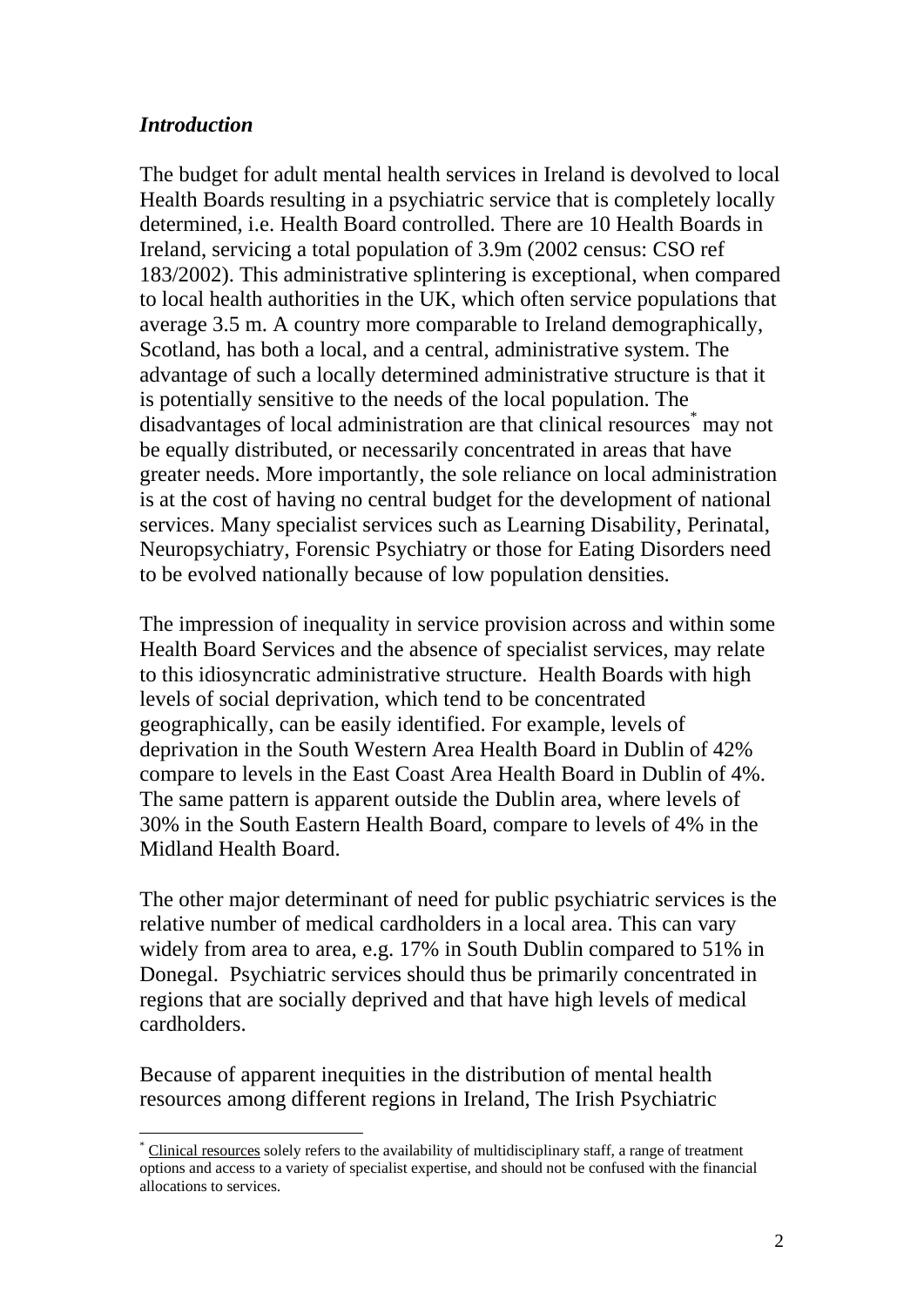Association (IPA) decided to conduct a survey to examine whether the perceived inequities were actual or due to observer bias. The overall rationale of the survey was to provide a global, cross-sectional view of public psychiatric services in Ireland in 2002, in relation to the relative affluence of each catchment area<sup>\*</sup>. The purpose in conducting the survey was not just to provide a factual reference document but also to analyse service availability in order to suggest direction for the national development of psychiatric services.

1

<sup>∗</sup> See glossary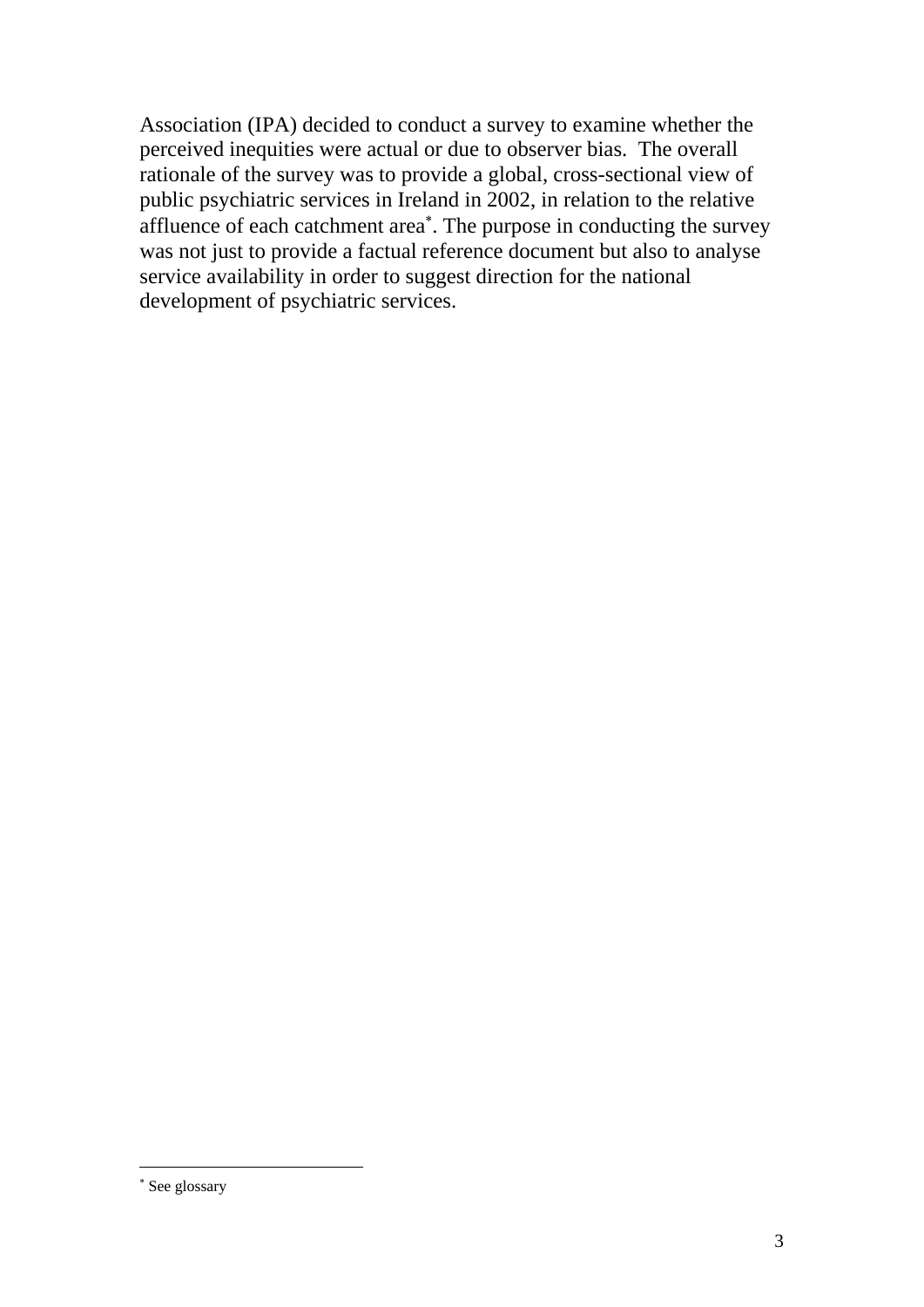# *Methods*

The Eastern Regional Health Authority (ERHA) comprises three Area Health Boards, and there are seven further Health Boards nationally. Each Health Board is composed of between 2 and 5 catchment area services for psychiatry. There are a total of 32 psychiatric catchment areas, each servicing a geographically circumscribed area: and each of which is further subdivided into individual sector\* areas served by a consultant-led Community Mental Health Team (CMHT)\*.

A consultant Psychiatrist (IPA member) from each catchment area was sent a postal survey form, requesting basic demographic (Part 1, Appendix 1) and clinical service information (Part 2, Appendix 2). Part 3 of the survey examined the clinical resources within individual Community Mental Health Teams of the catchment area (Appendix 3), and Part 4 examined access to basic specialist services (Appendix 4). The forms were sent in July-August 2002 with a request to return them within 2 months.

The data received from each returned form was cross-referenced with the data from the *Report of the Inspector of Mental Hospitals, for the year ending the 31 December, 2001* (Department of Health and Children). This report has been published annually since 1987 by Government Publications and provides a report of the procedures, practices, clinical resources and service plans for each psychiatric service in the country. The report also provides basic demographic information and the budget allocation for each catchment area service. Data from the *"We Have no Beds…"* report (Keogh *et al* 1999), which provides detailed information about the catchment area services within the ERHA, was also used as a reference document to cross-check data returned from the relevant services.

In order to assess the relative affluence of each area, the Small Area Health Research Unit (SAHRU) index was utilised. The SAHRU index has been compiled by the Department of Community Health & General Practice in Trinity College, Dublin and is based geographically on District Electoral Divisions (DEDs). It rates indices of relative poverty on a 1 to 5 scale, where 1 is the most affluent and 5 the most deprived. Deprivation is rated in terms specific to the particular socio-demographic conditions in Ireland. Important international indices of deprivation, such as the Jarman index (Jarman 1983; Jarman *et al* 1992) are relevant to situations of high-density population, such as UK cities; and are not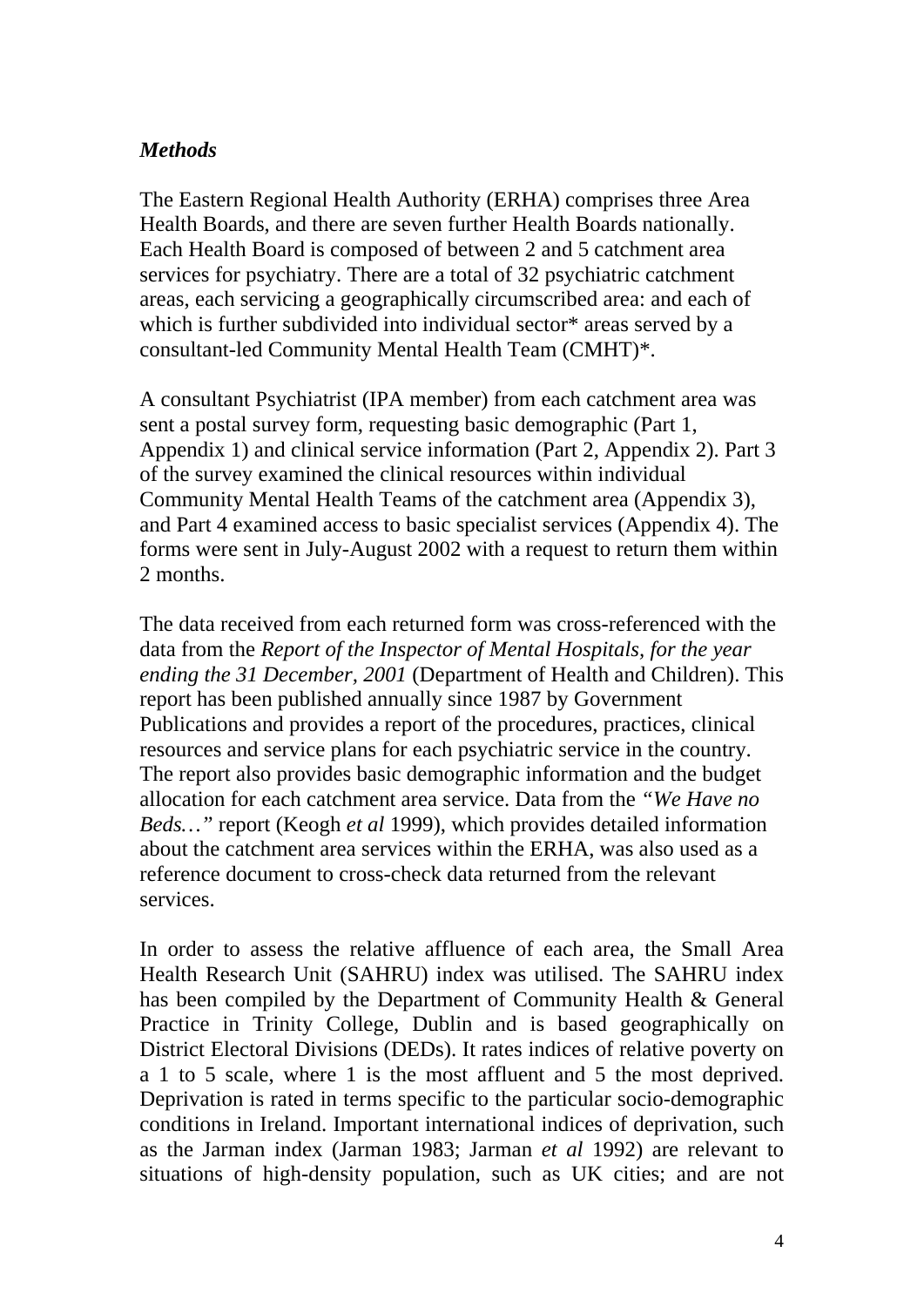sensitive to conditions of poverty associated with rural communities. Overcrowding is an example of an index of poverty relevant to city, but not rural populations, whereas absence of a family car may reflect rural, but not city, poverty.

Lastly, examining the percentage medical cardholders in each county assessed relative deprivation, or more specifically, need for services. This information was sourced from the General Medical Services (Payment) Board. An understanding of the relative deprivation regionally is important because areas of social deprivation will have the highest rates of psychiatric disorders and the greatest need for services.

The data was thus analysed in two ways: the first analysis examined the results of the survey, comparing clinical resources among different catchment areas that returned completed questionnaires, and relating this to indices of poverty and need, as outlined above. The second analysis, derived from the relevant government publications described above, compared a more limited number of clinical resources but included every catchment area in Ireland. Data were also analysed separately for the ERHA and non-ERHA Health Boards. For each catchment area, individual services were examined in relation to the population density, in order to standardise the data for comparative analysis. The computerised statistical package SPSS was used for data analysis. Both simple and multiple regression analyses were employed as statistical tools, with socio-demographic data as the independent variables and clinical resources as the dependent variables. Chi square analysis was used for categorical analysis. Significance was set at  $p<0.05$ .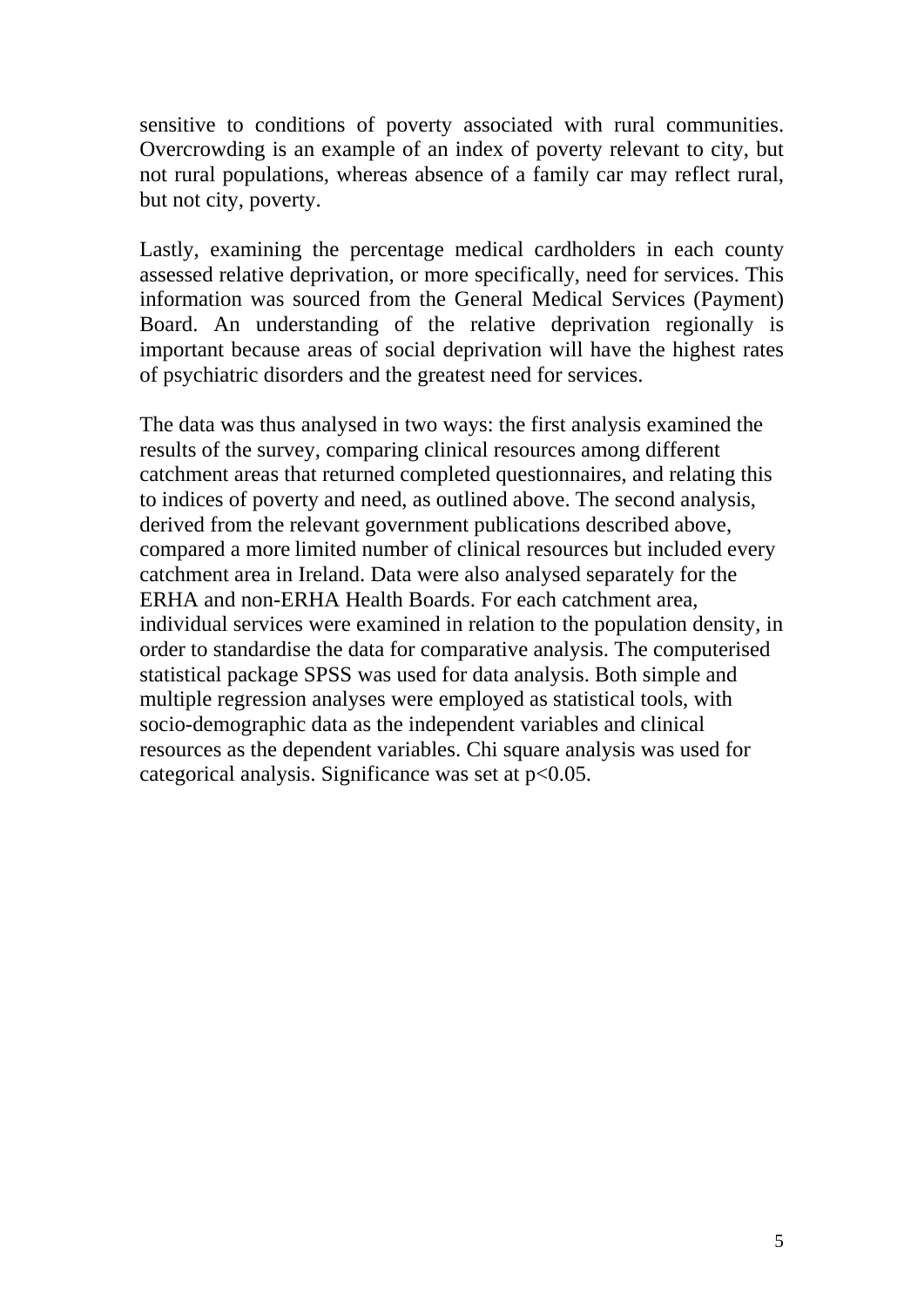# *Results*

A total of 23 consultants returned the survey forms, representing a 72% response rate. For the 9 catchment area services where no form was returned, a more limited analysis of the service was conducted, utilising information available in the above documents. This analysis examined basic demographic information in relation to some readily available information on clinical resources, such as acute beds per head of population, but no information was available on specialist services for these areas.

In general terms, there were marked differences between catchment area services in most measures. Sector populations varied from 16,447 to 42,929. Numbers of Psychologists in each catchment area service varied from 0 to 4. There was a similar variance in Psychiatric Social Worker (PSW) and Occupational Therapy (OT) services. Acute bed provision, community residence**\*** availability and day facility provision demonstrated a similar wide variance (See Table 1).

# *Acute bed numbers*

Given that the wide variance in the availability of these clinical resources could be accounted for by the varying needs of the individual catchment area, clinical data were correlated with the number of medical cardholders in each area. This revealed that the number of acute beds/100,000 of the population for catchment areas in Ireland  $(n=32)$ were negatively, rather than positively, correlated with the number of medical cardholders for each area (rho  $= -0.39$ ,  $p = 0.01$ ). This association was significant for both the ERHA region ( $r = -0.75$ ,  $n=10$ ,  $p = 0.007$ ), and the rest of the country (r=-0.36, n= 22, p=0.05).

# *Medical staffing*

A similar inverse relationship was found between the number of medical cardholders and the number of consultant psychiatrists per 100,000 population for all catchment areas surveyed (rho= $-0.39$ , n= $23$ , p= $0.03$ ). This national trend appears to be accounted for by very stark significance in the ERHA region ( $r=0.6$ ,  $n=10$ ,  $p=0.02$ ). Catchment areas in the rest of the country demonstrated a similar trend but this did not reach significance  $(r=0.35, p=0.12)$ . There was also a statistical correlation between the ratio of temporary to permanent consultant appointments and deprivations indices (the % DEDs 4-5:  $r=0.35$ ,  $n=23$ ,  $p=0.048$ ).

1

<sup>\*</sup> See glossary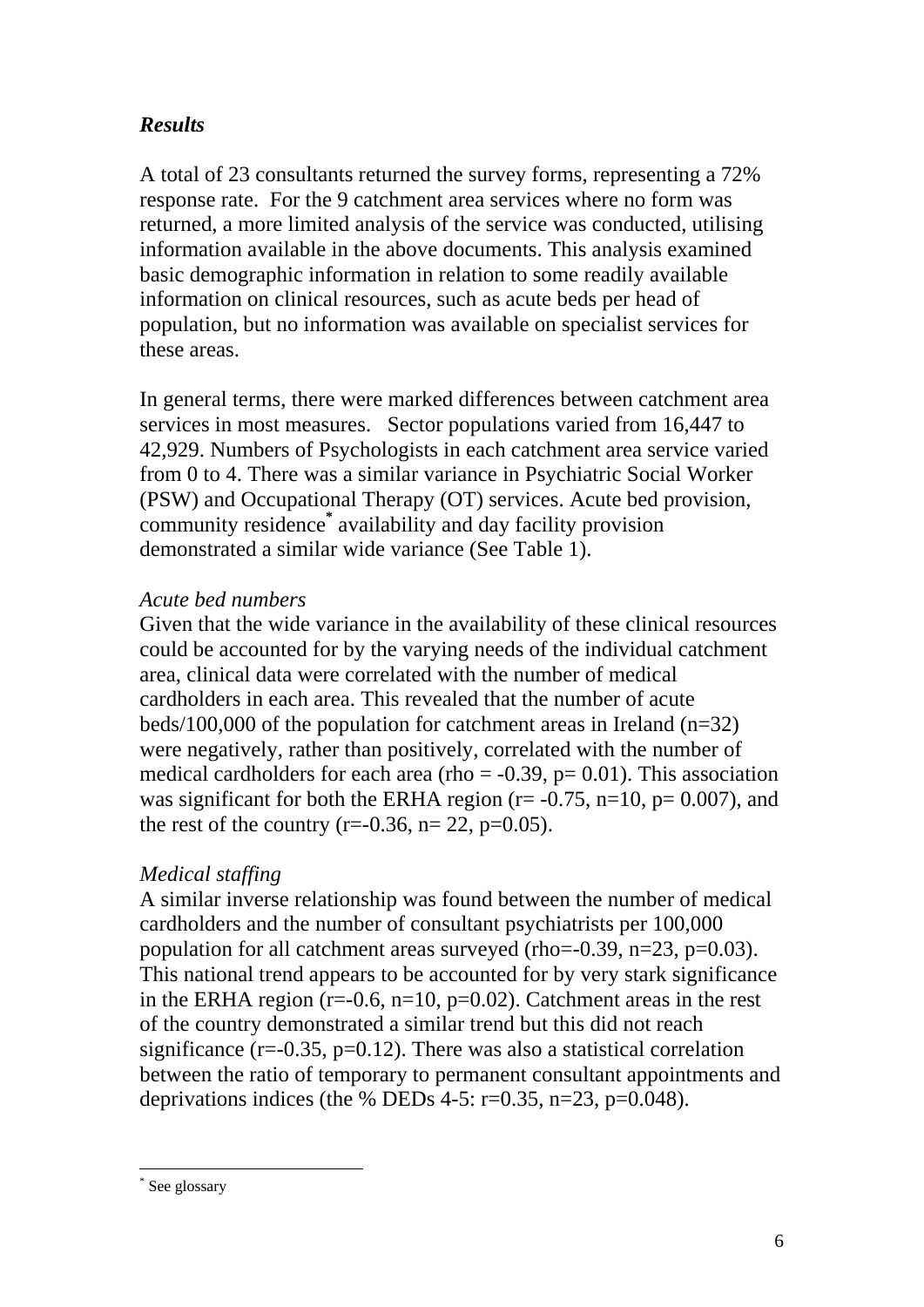Fifty five percent (55%) (n=17) of Clinical Directors held temporary positions. When areas were divided into those with populations where >25%, and <25%, held medical cards, 16 out of 17 areas with temporary Clinical Directors had populations where >25% were medical card holders. When analysed categorically using Chi-Square testing, this was highly significant (p=0.004).

### *Non-medical staffing*

Psychology services were not available for 23% of services surveyed, and a similar pattern of erratic clinical resourcing emerged when this was cross-tabulated with need indices. Although not reaching statistical significance, there was a strong trend for the ratio of Psychologists to be inversely related to the number of medical cardholders among catchment areas ( $r=-0.36$ ,  $n=23$ ,  $p=0.09$ ). Similar trends were seen in Occupational Therapy provision across catchment areas, with the negative association between the ratios of Occupational Therapists to medical cardholders almost reaching significance  $(r=-0.31, n=23, p=0.07)$ . The inverse ratio of Occupational Therapists to SAHRU deprivation scores for the ERHA region catchment area services almost reached statistical significance (r=- 0.5,  $n=10$ ,  $p=0.06$ ). There was no relationship between indices of need and the provision of Psychiatric Social Workers.

## *Specialist services*

See Table 2. The vast majority of services surveyed had no ready access to a range of specialist services: 94% had no access to Neuropsychiatry; **88% to services for Eating Disorders; 88% to Adolescent Psychiatry (dedicated services for children up to the age of 18 years old)** and 59% to Forensic Psychiatry. The main determinant of access to a specialist service appeared to be geographical proximity to places where these services were provided (Central Mental Hospital for Forensic Psychiatry; St Vincent's Hospital for Eating Disorders, and Beaumont Hospital for Neuropsychiatry) (See Table 2). One voluntary service provider in the East Coast Area Health Board in Dublin purchased places in a private setting for public patients with Eating Disorders. There was not a general perception that national specialist services were operating as such.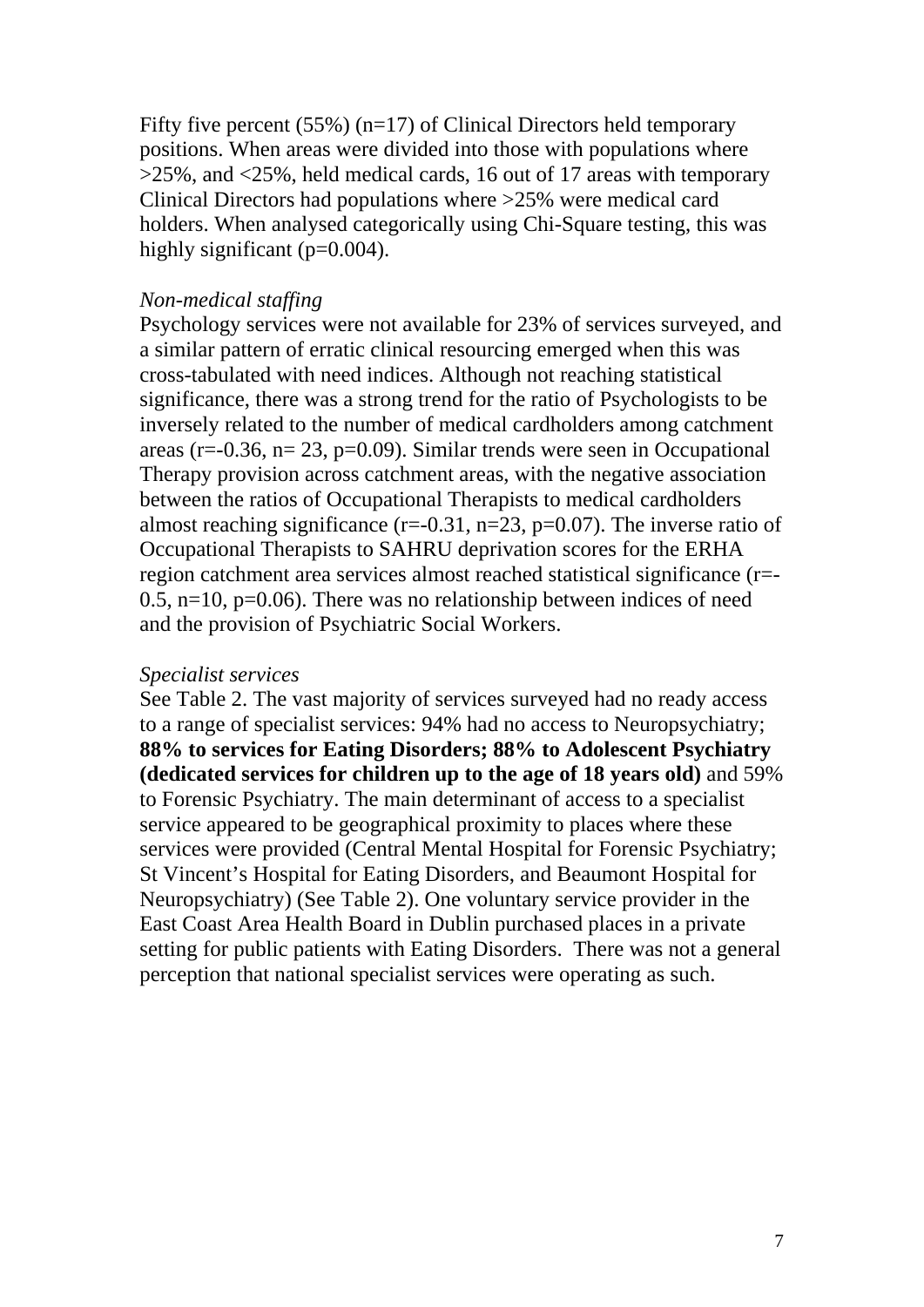## *Discussion*

Rather than clinical resources following need, the survey found that the reverse was true. This survey found that there was actually an inverse relationship between acute bed availability and percentage of medical cardholders. The number of acute beds per head of population is widely accepted as a reliable index of clinical resources, although in Community Mental Health settings, having well developed community facilities will diminish high reliance on beds.

Consistent with the finding of less well developed services in deprived areas, this survey also found that the number of Consultant Psychiatrists, relative to population levels, was significantly reduced in areas with the highest levels of social deprivation. More specifically, the number of temporary, relative to permanent, Consultant Psychiatrist appointments was greater in deprived areas. The relative number of temporary appointments is important because long-term temporary Consultant Psychiatrists may be undermined by their temporary status and consequently cannot advocate effectively for necessary service developments. In relation to temporary appointments, a startling 55% of services surveyed had non-permanent Clinical Directors – many of these in post for long numbers of years. Clinical Directors are Consultant Psychiatrists who are appointed to take overall responsibility for service planning and development in each local service, and form part of the service management team (32 in total). The responsibility for employing staff and determining whether posts are filled in a temporary or permanent basis rests with health service employers – namely Health Boards.

These findings are disquieting, and indicate that service development in Ireland has progressed without reference to socio-political or demographic realities. It has been established consistently that psychiatric morbidity and service utilization is directly related to socioeconomic deprivation (Jarman 1993). This clearly should promote increased concentration of psychiatric services and clinical resources in deprived, relative to more affluent, areas. The finding that the reverse is occurring throughout Ireland for key mental health services indicates that the current system is further disadvantaging and already deprived group. The most obvious reason for this anomaly is that clinical resource allocation is being wholly determined by local politics. The finding in this survey supports this hypothesis. Clinical resources also appear to follow effective clinical leadership, as demonstrated by the association between poorer clinical resource allocation and temporary consultant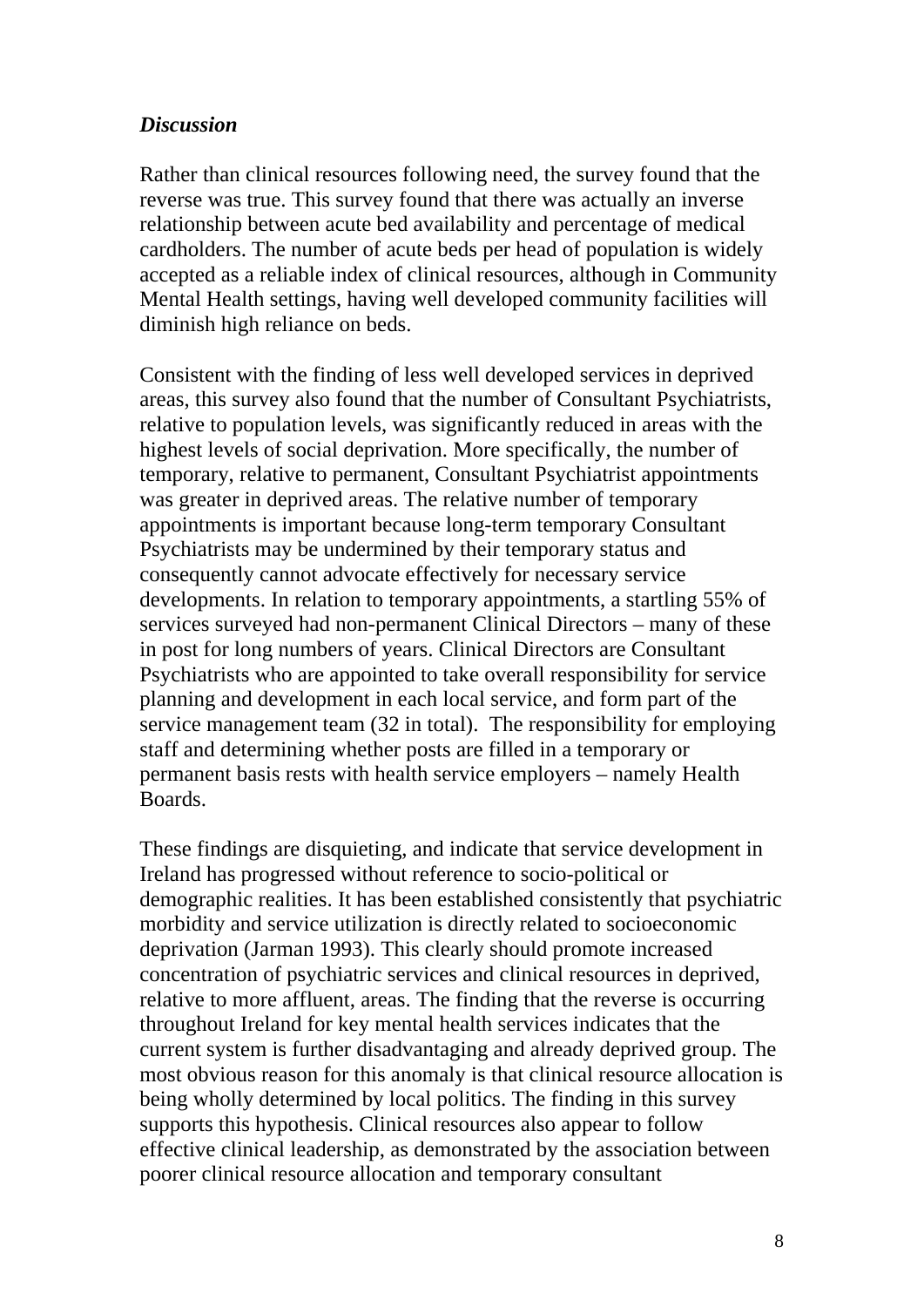appointments, both at a Community Mental Health Team and a Clinical Director level. The other glaring potential cause for the mismatch between need and resources is the absence of a centralized policy that could oversee relative clinical resource allocation.

**Basic specialist services, outside of Child Psychiatry and Psychiatry of Old Age, were generally not available outside of Dublin and availability within Dublin appeared to be contingent upon geographical proximity to specialist services. Dedicated Adolescent Psychiatry services were not available to 88% of the population. Specialist services dedicated to young people are very important, as the late teenage years tends to be the time of onset of schizophrenia and other major psychiatric disorders and rates of males suicide are soaring in this age group.** There is virtually no specialist Neuropsychiatry services available to Irish patients with psychiatric disorders: this means that individuals with brain injury, brain disease, or those with psychiatric disorders as a result of a neurological disease, do not receive specialist treatment. Availability of public Eating Disorder services is largely restricted to those domiciled in the East Coast Area Health Board in Dublin. In the opinion of the authors, The National Forensic Psychiatry Service (Central Mental Hospital at Dundrum), is not resourced adequately to provide an acceptable level of service outside the Dublin area.

Psychiatric services differ from other areas in medicine, where it can be difficult to separate public from private health care delivery. The vast majority of individuals with private medical insurance and requiring psychiatric care receive this care within the private psychiatric hospitals. There was one exception to this in the Dublin area, where one of the publicly funded psychiatric services purchased their acute inpatient beds in a private hospital. In that area, which is the least deprived nationally, no particular advantage would have been conferred from the point of view of accessing an acute private psychiatric bed by opting for private patient status, and for those with chronic and enduring mental illness, being a fully private patient could actually severely limit community mental health aftercare.

In contrast to general hospitals, public psychiatric hospitals have very limited facilities for admitting private patients, accounting for only about 3-5% of admissions. The medical cardholders in any given catchment area thus represent the service users and services ought to be directed towards this population, rather than the total population.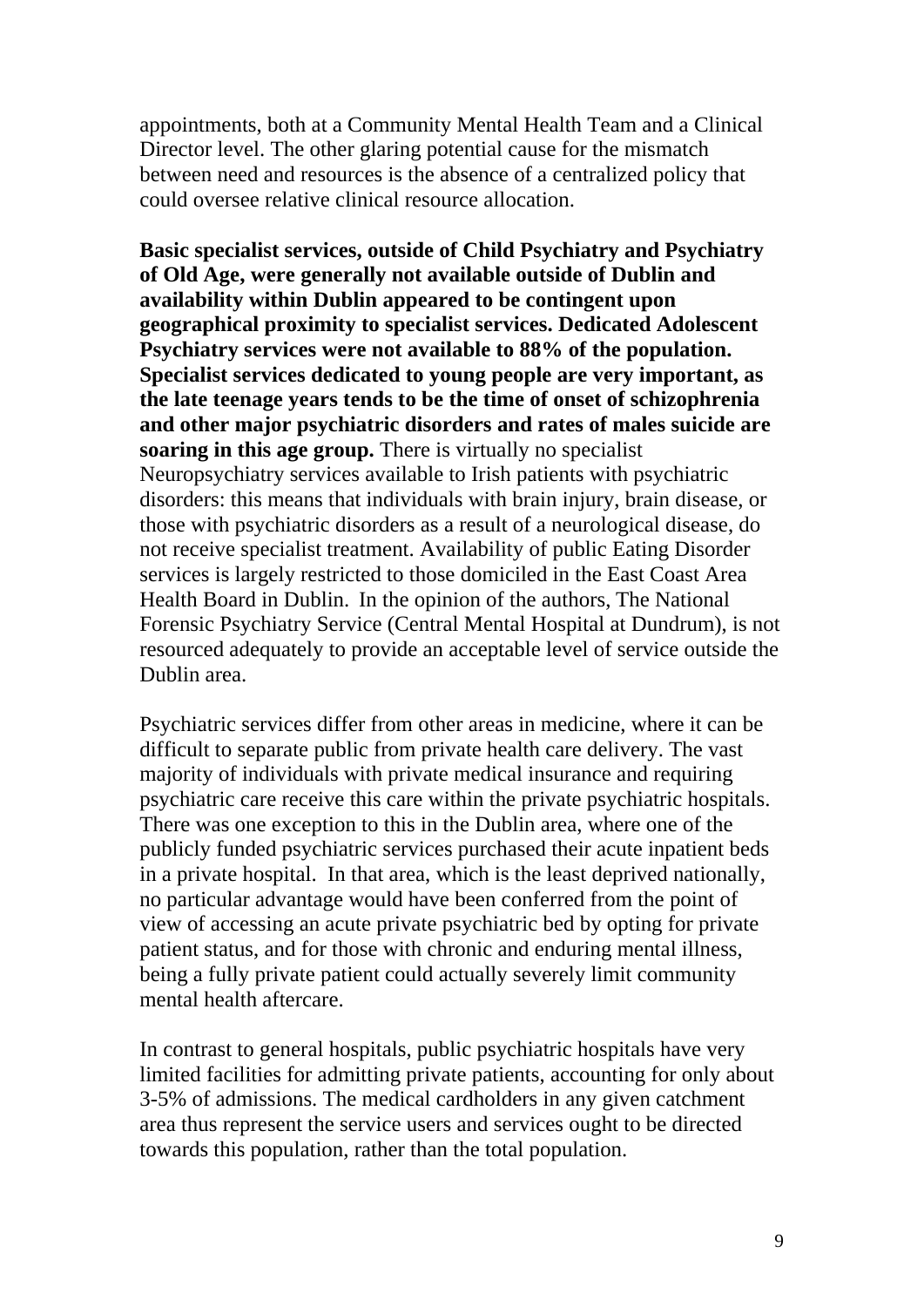**To summarise**, the findings from this IPA survey indicate that, rather than psychiatric resources being available in areas of greatest need, clinical resources have developed in the most affluent areas. This relates to the longstanding under-funding of the mental health services with the total expenditure on the mental health services dropping in the past 15 years from 12% to 7.2% of the overall health budget. It may also be partly explained by problems in exercising clinical leadership in areas where there are high levels of temporary consultant staff and acting Clinical Directors whose influence is undermined by their temporary status. More importantly, we see the absence of an up-to-date mental health national strategy as being a significant cause of the current inequities in clinical resource distribution, and limited availability of specialist services.

### *Conclusion*

The results of this survey indicate that for many key services within mental health, clinical resources tend to be concentrated in the least deprived, rather than the most deprived, areas. The most deprived areas, as defined by either SAHRU or medical card status, have significantly fewer acute beds, larger sector sizes, and a greater temporary-topermanent Consultant Psychiatrist staffing ratio. There are almost significant trends for the less deprived areas to have better access to Psychology and Occupational Therapy services. Basic specialist services were not readily accessible to the vast majority of services surveyed. Lastly, services with higher medical cardholder ratios are significantly more likely to have temporary Clinical Directors in post.

*This seed document has been produced by the Irish Psychiatric Association in the hope that we can work in partnership with service users, Health Boards and the Department of Health & Children to produce a rational needs based strategy for the development of an improved psychiatric service for public patients. The authors see the absence of a national strategy for service development as being one of the main causes of the current inequities in resource distribution. The absence of a national strategy has also led to a situation where there is very limited availability of specialist services. There is an urgent need for forward planning of services in Ireland to avoid ad hoc and inequitable resource distribution. We call for the establishment of a National Lead Service for Psychiatry.* 

*Acknowledgements: The authors acknowledge the help received from Irish Psychiatric Association members, in particular Drs Dermot Walsh and Michael Mulcahy, and the secretarial assistance of Ms. Patricia Moran.*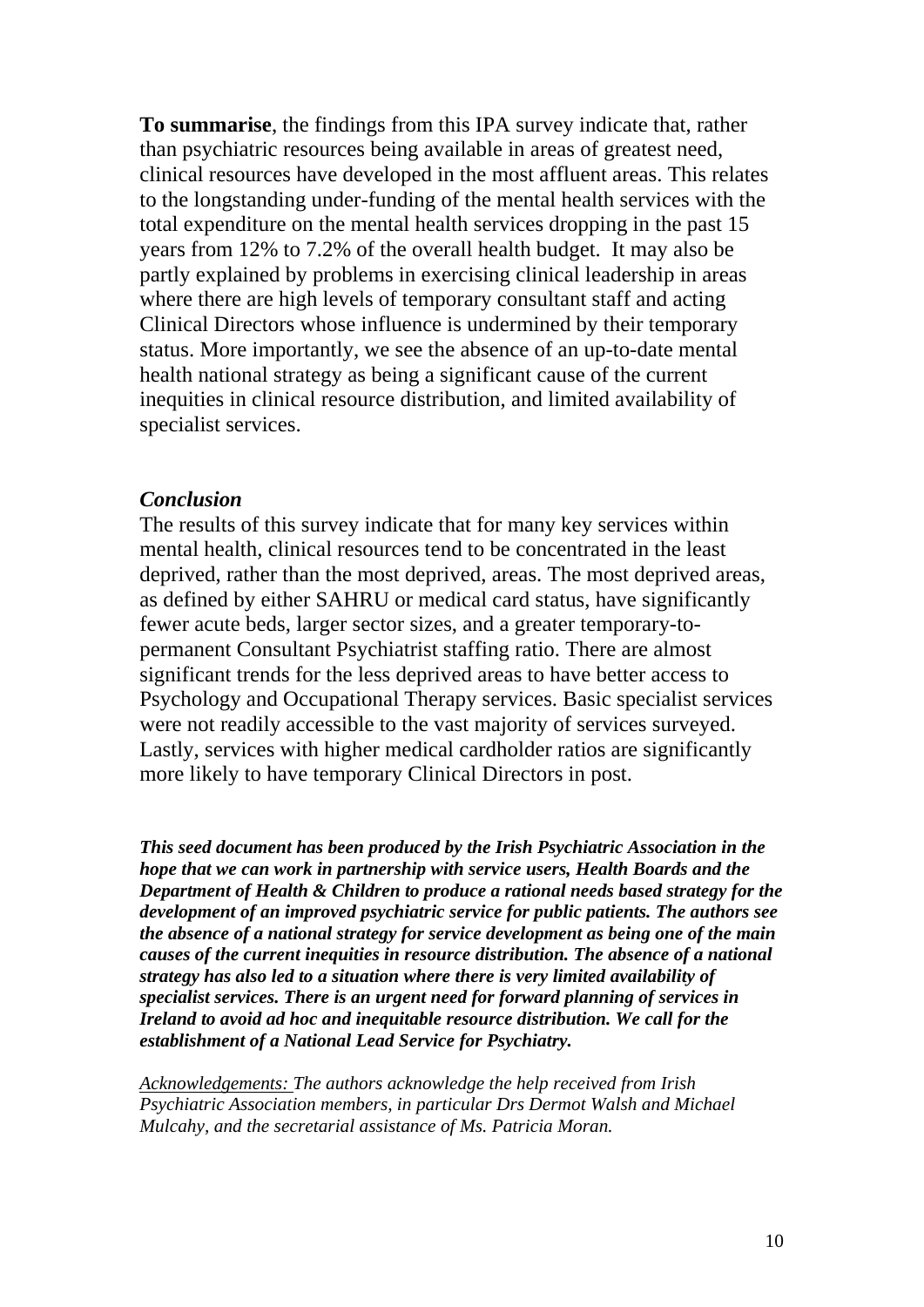# *References*

Jarman B (1983). Identification of underprivileged areas. *BMJ,* **286,**  1705-1709.

Jarman B, Hirsch S, White P & Driscoll R (1992). Predicting psychiatric admission rates. *BMJ,* **304,** 1146-1151.

Jarman B (1993). Is London overbedded? *BMJ*, **306**, 979-982.

Keogh F, Roche A & Walsh D: "*We Have No Beds..."* An enquiry into the availability and use of acute psychiatric beds in the Eastern Health Board Region. Dublin: Health Research Board, 1999.

# *Glossary:*

Catchment Area: Refers to the area traditionally served by a district mental hospital. In many cases catchment areas correspond with county boundaries. In Dublin and Cork, the catchment boundaries correspond in most cases with those of the community care areas of the health boards.

Community Mental Health Team: The involvement of people from a number of professional disciplines is required to cater adequately for the needs of the mentally ill. Each team has a Consultant Psychiatrist as its leader and includes Psychiatric Nurses, Clinical Psychologists, Psychiatric Social Workers, Occupational Therapists and secretarial/administrative support.

Community Residence: A staffed non-institutional domicile used as a residential, assessment, crisis or rehabilitation facility for those following an episode of acute mental illness.

Sector: In many parts of the country, psychiatric services are organized to provide a service to a clearly defined district, with a recommended population size of 25-30,000 population.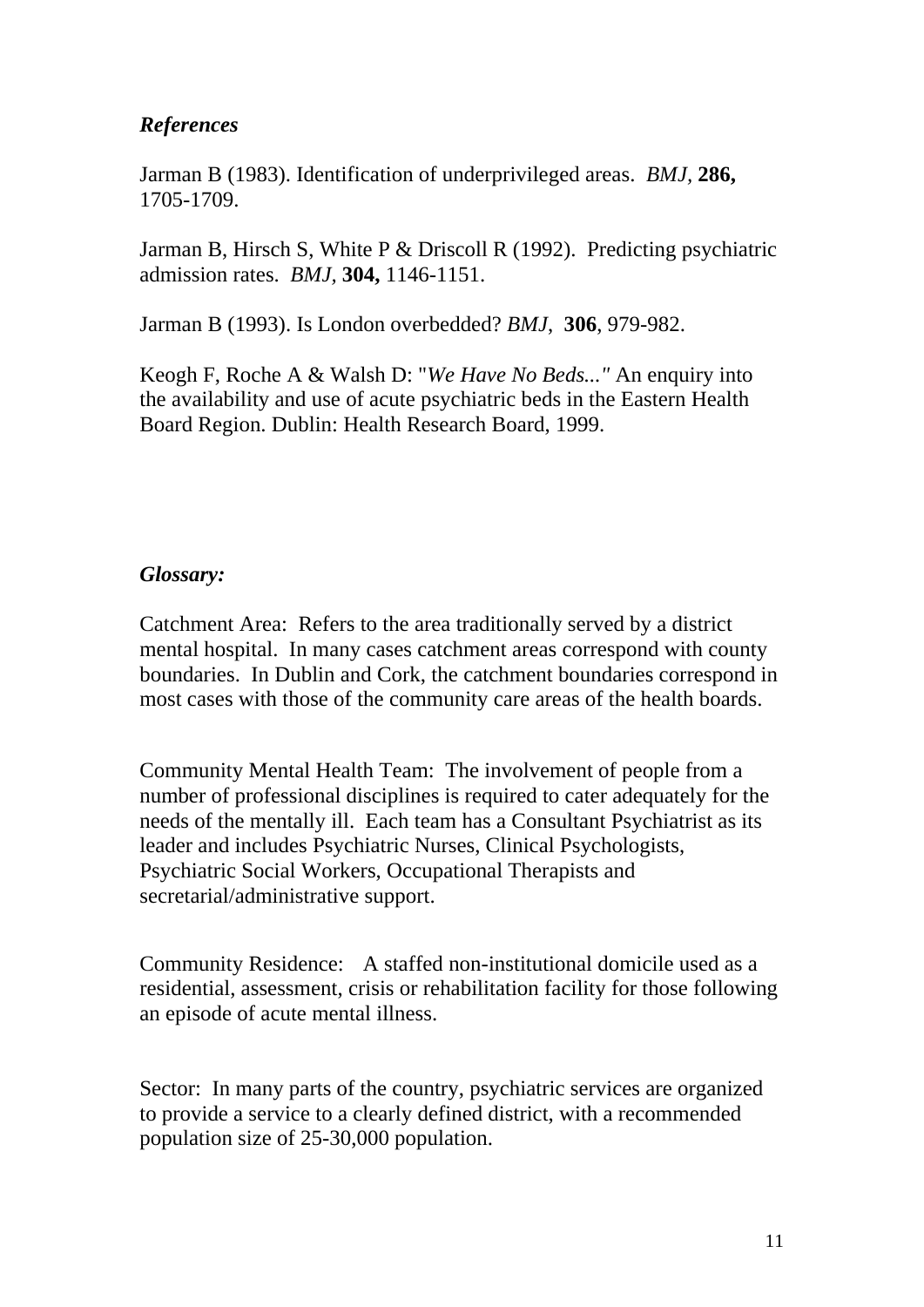# **Descriptive Statistics: Table 1**

|                                                        |    | N<br><b>Minimum</b> | Maximum  | Mean    | Std.<br>Deviation |
|--------------------------------------------------------|----|---------------------|----------|---------|-------------------|
| % medical card                                         | 32 | 17.80               | 51.00    | 33.3    | 6.9               |
| SAHRU level 4-5<br>$(\%pop)$                           | 32 | 4.00                | 41.90    | 19.8    | 11.9              |
| Acute bed/10,000pop                                    | 32 | 1.17                | 9.13     | 3.5     | 1.5               |
| Medical card<br>holders/acute beds                     | 32 | 2617.92             | 42445.61 | 14777.2 | 8907.8            |
| Day hospital places/<br>10,000pop                      | 32 | .00                 | 12.5     | 3.58    | 2.85              |
| Community residential<br>places/10,000pop              | 32 | 1.8                 | 24.7     | 8.86    | 4.56              |
| Catchment area size                                    | 23 | 16447.00            | 42929.33 | 28460.7 | 7085.3            |
| Medical card<br>holders/psychologists                  | 23 | .00                 | 2546.74  | 724.7   | 654.5             |
| Medical card holders/<br>psychiatric social<br>workers | 23 | 145.44              | 6791.30  | 1252.8  | 1377.5            |
| Medical card holders/<br>Occupational<br>therapists    | 23 | .00.                | 6791.30  | 1200.1  | 1380.5            |

Legend Table 1: Values (mean, maximum, minimum, and standard deviation) for key clinical resources for the 32 catchment areas combined. SAHRU= small area health research unit (level 4-5 is an index of relative poverty).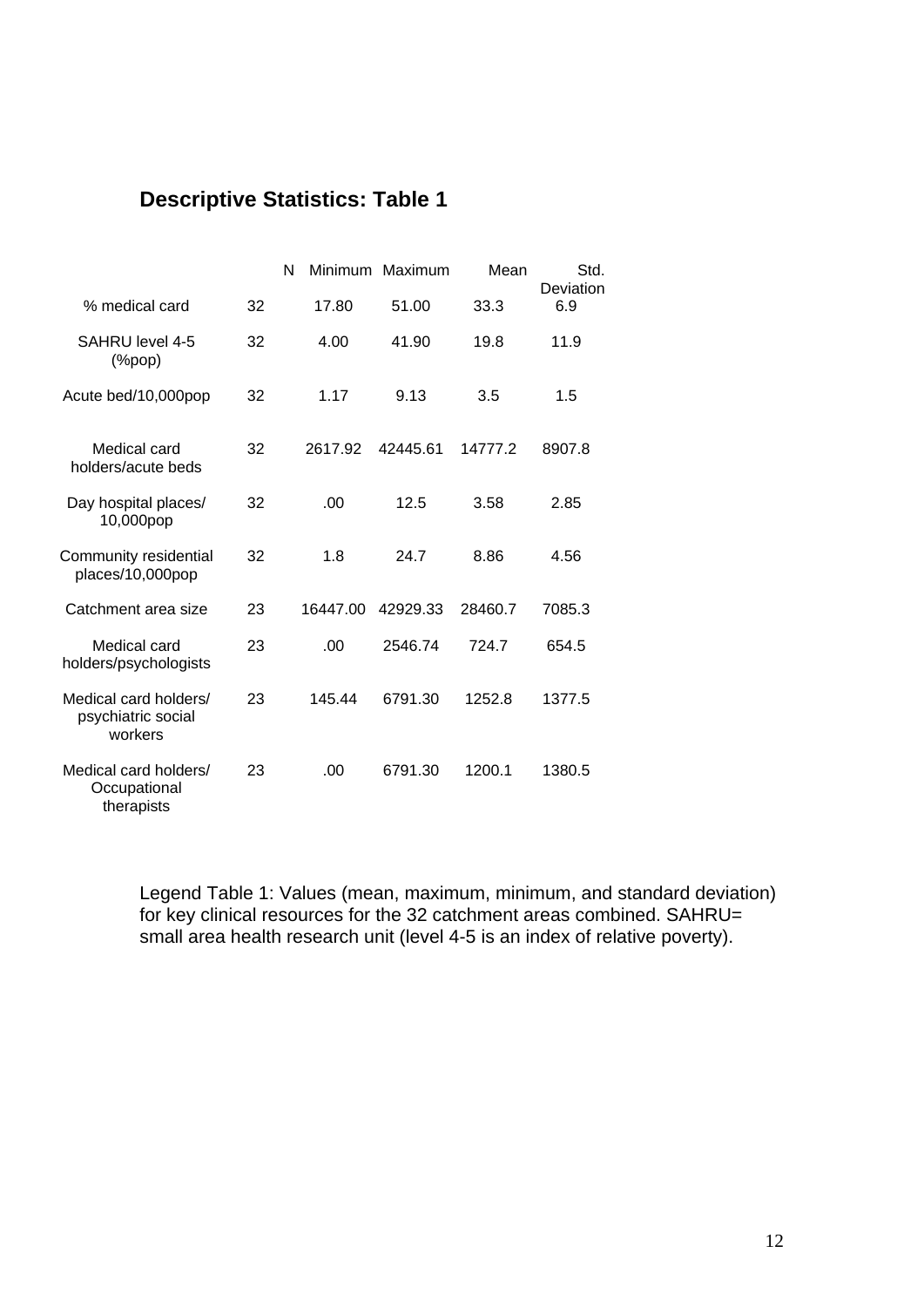# **Table 2: Specialist Service availability for all areas combined in Ireland**

Legend Table 2: Rehab (rehabilitation psychiatry); oldage (psychiatry of later life, > 65 years); liaison (general hospital psychiatry); perinatal (psychiatry for women who have given birth); adolescent (psychiatry for children  $>16 < 18$  years); eatdis (eating disorder psychiatry); neuropsy (neuropsychiatry: psychiatry for those with brain diseases).

|                                    | rehab   | oldage | liaison | forensic | perinatal | child | adolescent | eatdis | neuropsy |
|------------------------------------|---------|--------|---------|----------|-----------|-------|------------|--------|----------|
|                                    |         |        |         |          |           |       |            |        |          |
| present   $65\%$   $53\%$   $59\%$ |         |        |         | 41%      | 6%        | 82%   | 12%        | 12%    | 6%       |
|                                    |         |        |         |          |           |       |            |        |          |
|                                    |         |        |         |          |           |       |            |        |          |
| absent                             | 35% 47% |        | 41%     | 59%      | 93%       | 18%   | 88%        | 88%    | 94%      |
|                                    |         |        |         |          |           |       |            |        |          |
|                                    |         |        |         |          |           |       |            |        |          |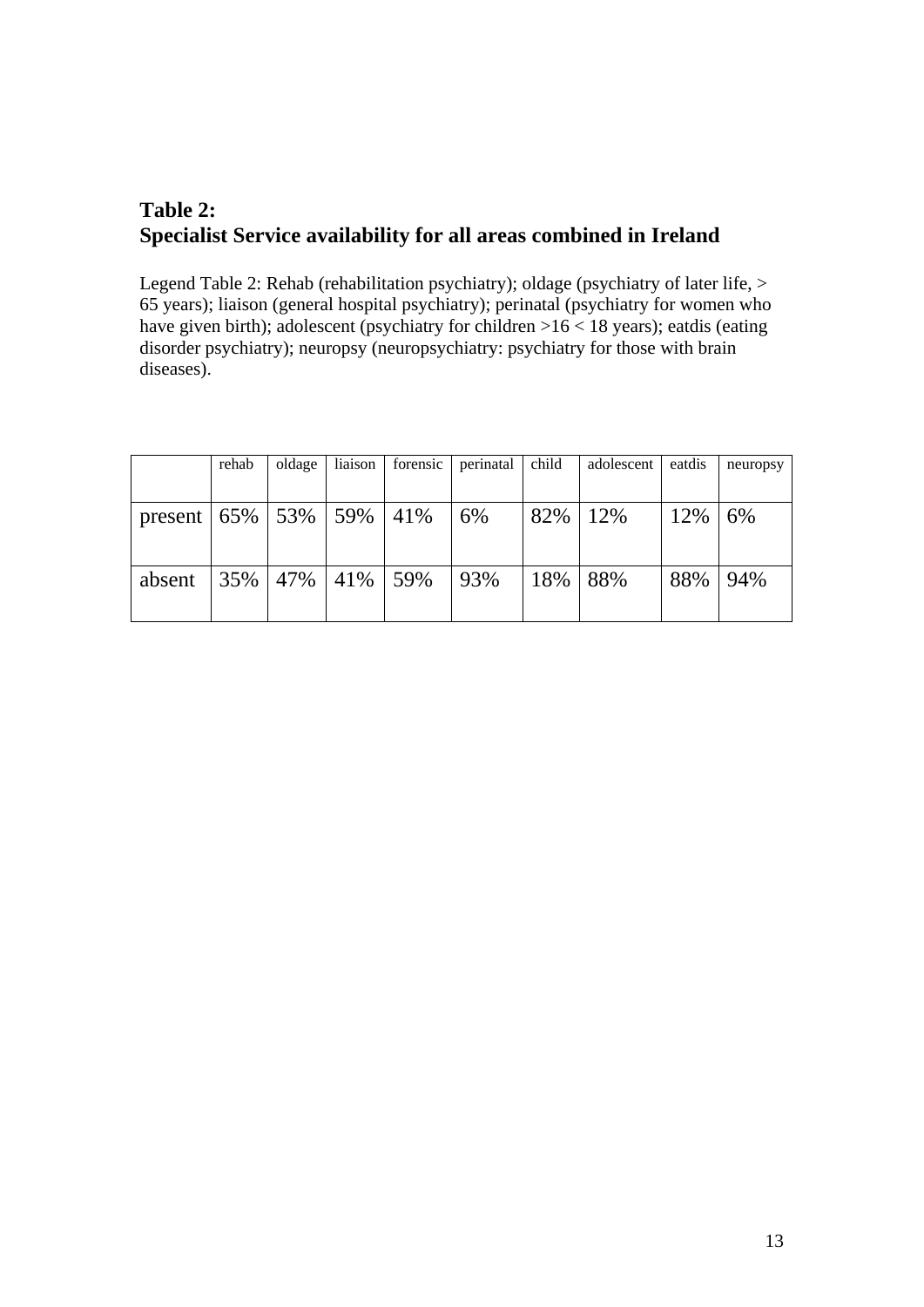# **IPA Questionnaire: Part 1**

# **Basic demographics for each catchment area**

- 1. To which Health Board does your service belong
- 2. What is the name of the hospital serving your catchment area?
- 3. How many acute adult beds does this hospital have?
- 4. Is the Acute Unit in a General Hospital?
- 5. How many acute general medical beds does your catchment area have (i.e. in your District General Hospital, if any)?

#### **If you are unable to answer Questions 9 to 15, please proceed to Part 2**

- 6. What is the population of your catchment area?
- 7. What % of your Health Board population live in this catchment area?
- 8. What % of the population in your catchment area are socially deprived?
- 9. What % of the population in your catchment area have a Medical Card?
- 10. What % of the population are <16 years old?
- 11. What % of the population are >65 years old?
- 12. What is the budget for your catchment area (per head of population)?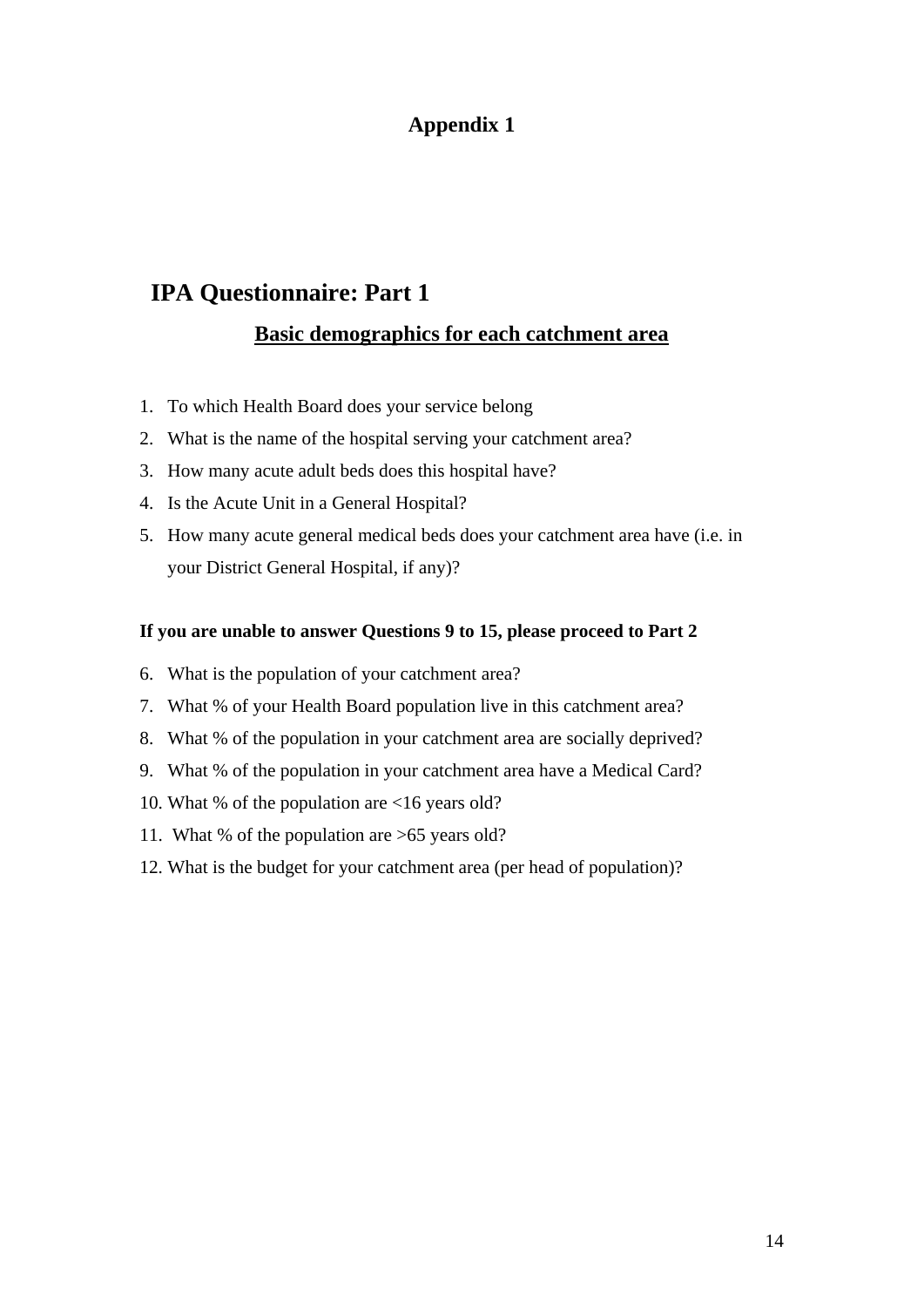## *Questionnaire……..Part 2*

#### *Basic Clinical Services for each catchment area*

#### **General Adult Services**

- 1. How many General Adult Psychiatrists are there in your catchment area?
- 2. How many are permanent posts?
- 3. How many are temporary posts?
- 4.Is the Clinical Director a permanent (i.e., non-locum) appointment?
- 5.Is there an acute Day Hospital facility in your catchment area? If present, how many beds are there? Can acutely ill psychiatric patients be treated there?
- 6.Is there access to high-support community placements?
	- If present, how many high-support placess are there?
- 7.Is there access to medium-support places?

If present, how many medium-support places are there?

- 8.Is there access to low-support placements?
	- If present, how many low-support places are there?
- 9. Does your service have a Day Centre?

If present, how many places are there?

How many places have no duration on the limit-of-stay?

- 10. Are there any formal or informal links with housing associations (e.g. Local Authority, Voluntary Housing Ass) to provide housing for psychiatric patients? If present, how many places/year are reserved for psychiatric patients?
- 11. How many psychologists are attached to your catchment area?
- 12. If there is a psychology service, what is the waiting list time for an appointment (in weeks)?
- 13. How many Psychiatric Social Workers are there within your service?
- 14. How many O.T.s are attached to your service?
- 15. Is there a Speech and Language service available?
- 16. Is there a Physiotherapy service available?
- 17. Is there a Music Therapy service available?
- 18. Are Art Therapy services available to patients in your catchment area?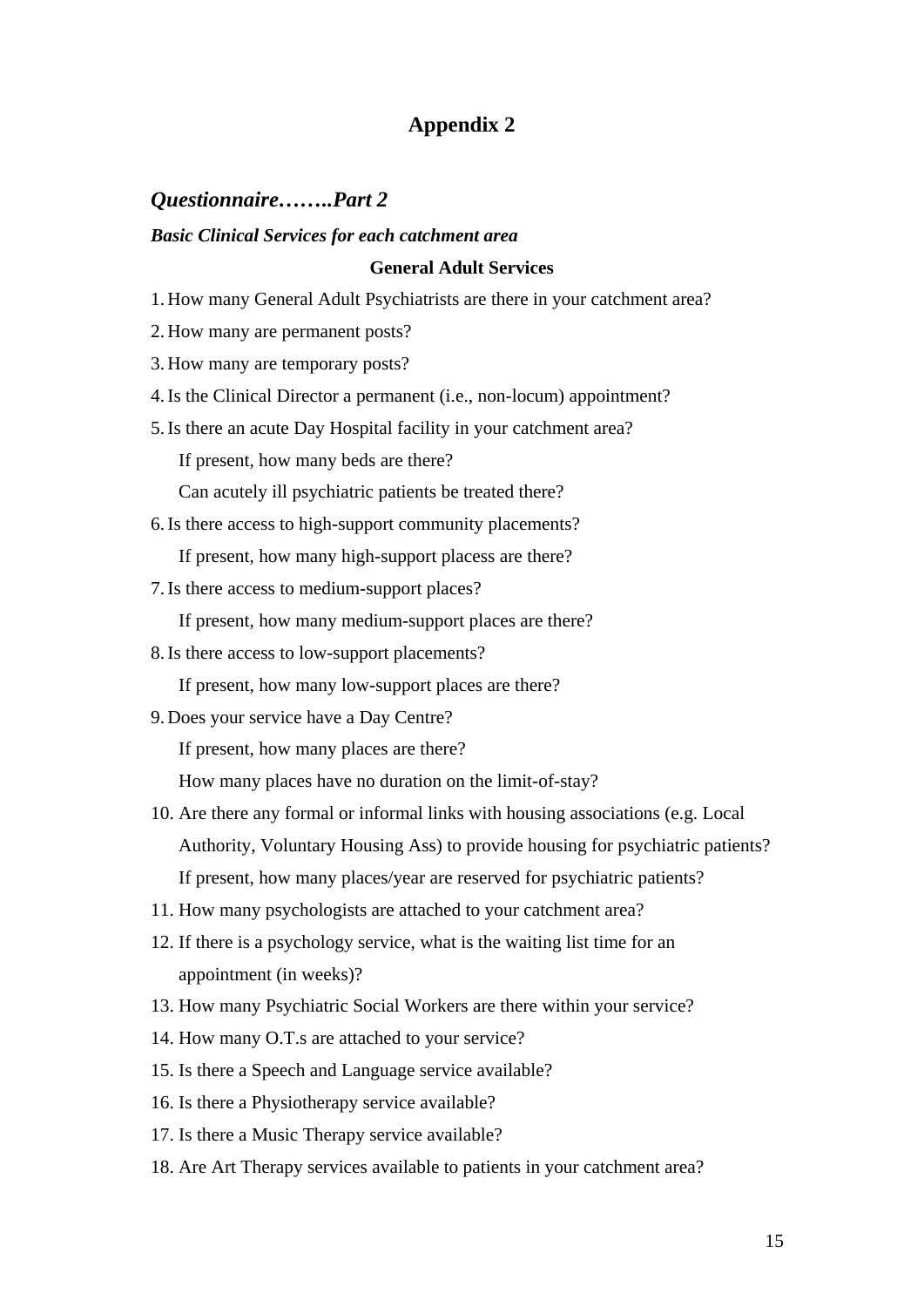## *Questionnaire……..Part 3*

# **General Adult Psychiatry**

#### **Individual sectors: breakdown of services for each Community Mental Health**

**Team (CMHT):** a sector or CMHT may be shared by 2 consultants (e.g. academic postholders or those job-sharing): if so, please give information for the sector, rather than the individual consultant.

# *CMHT 1*

| 2. Number of trainee doctors                                              |
|---------------------------------------------------------------------------|
|                                                                           |
| 4. Is there a Senior Registrar attached to this service?                  |
| 5. Is there a CPN service?<br>If yes, how many CPNs?                      |
| 6. Does this service have a psychologist? Describe (fulltime/parttime,    |
|                                                                           |
| 7. Does this service have a Social Worker? Describe (fulltime/ parttime,  |
|                                                                           |
| 8. Does this service have an Occupational Therapist? Describe (fulltime/  |
|                                                                           |
| 9. Does this sector have any Day Hospital places?How many?                |
| 10. Does this sector have any Day Centre places?How many?                 |
|                                                                           |
| 12. Does this service have a CPN or other non-hospital based out-of-hours |
|                                                                           |
| 13. Comments on aspects of this service not covered by this questionnaire |

# *CMHT 2-10, repeat of above questions*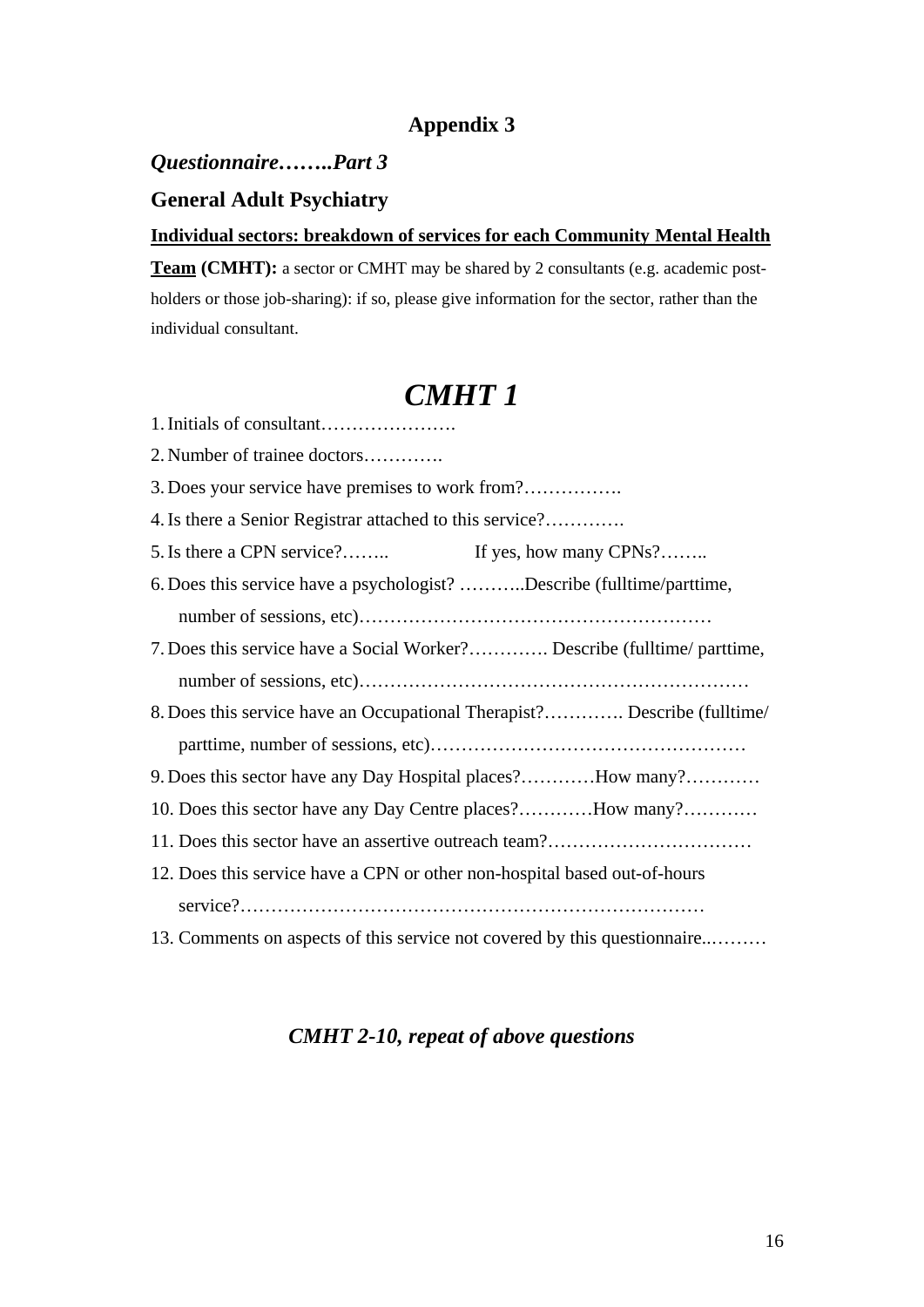# *Questionnaire……..Part 4*

### **Basic specialist services in catchment area**

|    | 1. Is there a Rehabilitation Psychiatry service available to your patients? |
|----|-----------------------------------------------------------------------------|
| 2. | Is there a Rehabilitation Psychiatry consultant in your service?            |
| 3. |                                                                             |
| 4. |                                                                             |
| 5. |                                                                             |
| 6. | Does this service have access to psychology servics?Describe                |
| 7. | Does this service have access to S.W. services?Describe                     |
| 8. | Does this service have access to O.T. services?Describe                     |
|    | 9. Are there any other relevant personnel attached to this service?         |
|    |                                                                             |
|    | 10. Is there a Psychiatry of Old Age service available to your patients?    |
|    |                                                                             |
|    | 12. Does he/she have trainee doctors?If yes, how many                       |
|    |                                                                             |
|    | 14. Does this service have a CPN?If yes, how many?                          |
|    | 15. Does this service have access to psychology servics?Describe            |
|    | 16. Does this service have access to S.W. services?Describe                 |
|    | 17. Does this service have access to O.T. services?Describe                 |
|    | 18. Are there any other relevant personnel attached to this service?        |

19. Is there a General Hospital Psychiatry service available to your patients?……… 20. Is there a **General Hospital (Liaison) Psychiatry** consultant in your service?… 21. Does he/she have trainee doctors?…………If yes, how many………………… 22. Does he/she have access to beds?…………If yes, how many?………………… 23. Does this service have a CPN?…………..If yes, how many?………………… 24. Does this service have access to psychology servics?……….Describe………… 25. Does this service have access to S.W. services?…………..Describe…………… 26. Does this service have access to O.T. services?………….Describe………… 27. Are there any other relevant personnel attached to this service?…………………